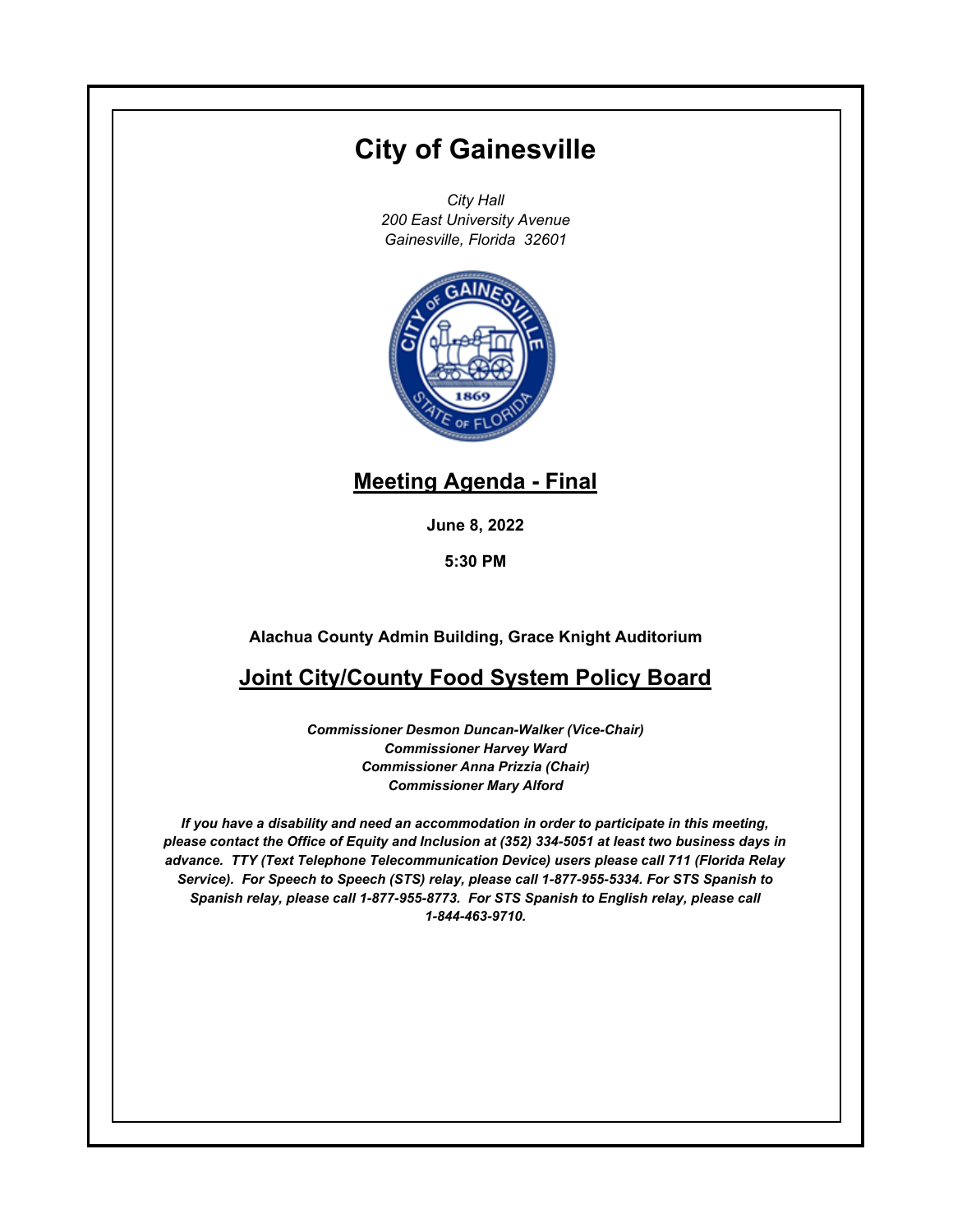### **CALL TO ORDER**

**ROLL CALL**

#### **ADOPTION OF THE AGENDA**

#### **APPROVAL OF MINUTES**

# [211308.](http://gainesville.legistar.com/gateway.aspx?m=l&id=/matter.aspx?key=34090) **Approval of Minutes from the February 9, and April 13, 2022 Joint City/County Food System Policy Board Meetings (B) RECOMMENDATION** *The Joint City/County Food System Policy Board approve the February 9 and April 13, 2022 minutes.* [211308\\_February 9, 2022 Minutes\\_20220608.pdf](http://Gainesville.legistar.com/gateway.aspx?M=F&ID=60e084d9-ea8f-4fed-b32f-7f1076c9d856.pdf)

# [211308\\_April 13, 2022 Minutes\\_20020608.pdf](http://Gainesville.legistar.com/gateway.aspx?M=F&ID=14946334-dd86-4fb3-8be5-0bda5c54d659.pdf)

#### **BUSINESS DISCUSSION**

| 210513. | <b>Good Food Purchasing Program Update (B)</b>                                                                                                                                                                                   |
|---------|----------------------------------------------------------------------------------------------------------------------------------------------------------------------------------------------------------------------------------|
|         | Explanation: This is a standing item on the Joint City/County Food System Policy<br>Board agenda, as the Good Food Purchasing Program is one of the focal<br>projects of the Board as agreed upon at the inception of the Board. |
|         | <b>Strategic Connection</b><br>Goal 1 - Equitable Community                                                                                                                                                                      |
|         | <b>Fiscal Note: NONE</b>                                                                                                                                                                                                         |
|         | <b>RECOMMENDATION</b><br>Joint City/County Food System Policy Board<br>discuss and take action deemed necessary.                                                                                                                 |
|         | <b>Legislative History</b>                                                                                                                                                                                                       |
|         | 4/13/22<br>Joint City/County<br><b>Discussed</b><br>Food System Policy<br>Board                                                                                                                                                  |
|         | 210513 ACSO FY20-21 Good Food Companion Document 20220413.pdf                                                                                                                                                                    |
|         | 210513 ACSO FY20-21 Good Food Purchasing Program Baseline Assessment                                                                                                                                                             |
|         |                                                                                                                                                                                                                                  |

[210885.](http://gainesville.legistar.com/gateway.aspx?m=l&id=/matter.aspx?key=33667) **Foodshed Map Update (NB)**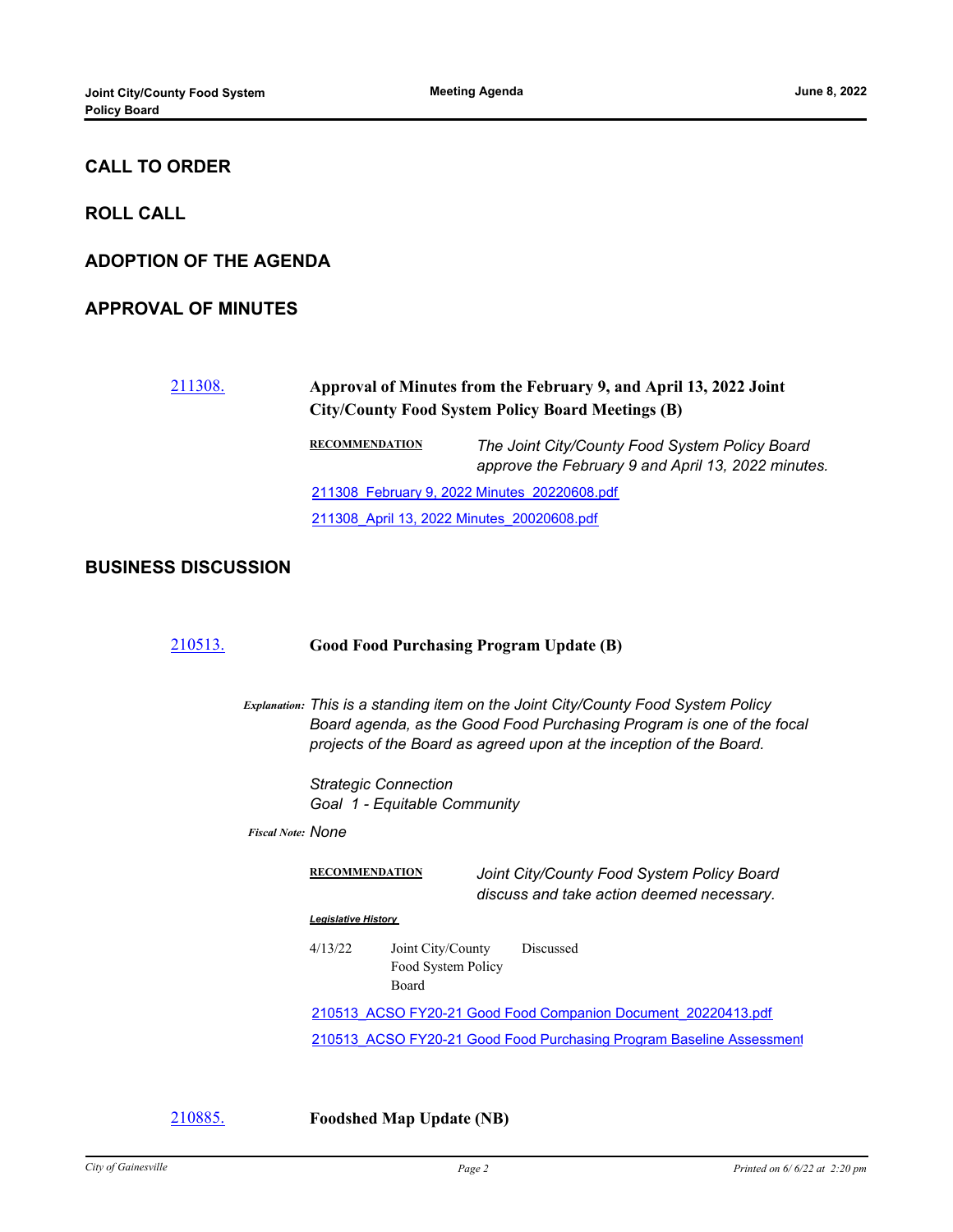*Explanation: This is a standing item on the Joint City/County Food System Policy Board agenda, as the Foodshed Map is one of the focal projects of the Board as agreed upon at the inception of the Board.* 

*Strategic Connection* 

*Goal 1 - Equitable Community*

*Fiscal Note: None*

| <b>RECOMMENDATION</b>      |                                                  | Joint City/County Food System Policy Board<br>discuss and take action deemed necessary. |  |  |  |  |
|----------------------------|--------------------------------------------------|-----------------------------------------------------------------------------------------|--|--|--|--|
| <b>Legislative History</b> |                                                  |                                                                                         |  |  |  |  |
| 2/9/22                     | Joint City/County<br>Food System Policy<br>Board | Discussed                                                                               |  |  |  |  |
| 4/13/22                    | Joint City/County<br>Food System Policy<br>Board | Discussed                                                                               |  |  |  |  |

#### [210886.](http://gainesville.legistar.com/gateway.aspx?m=l&id=/matter.aspx?key=33668) **Healthy Corner Store Update (NB)**

*Explanation: This is a standing item on the Joint City/County Food System Policy Board agenda, as the Healthy Corner Store Initiative is one of the focal projects of the Board as agreed upon at the inception of the Board.* 

*Strategic Connection* 

*Goal 1 - Equitable Community*

*Fiscal Note: None*

**RECOMMENDATION** *Joint City/County Food System Policy Board discuss and take action deemed necessary.*

#### *Legislative History*

| 2/9/22  | Joint City/County  | Discussed |
|---------|--------------------|-----------|
|         | Food System Policy |           |
|         | Board              |           |
| 4/13/22 | Joint City/County  | Discussed |
|         | Food System Policy |           |
|         | Board              |           |

[210888.](http://gainesville.legistar.com/gateway.aspx?m=l&id=/matter.aspx?key=33670) **Community Grocery Update (NB)**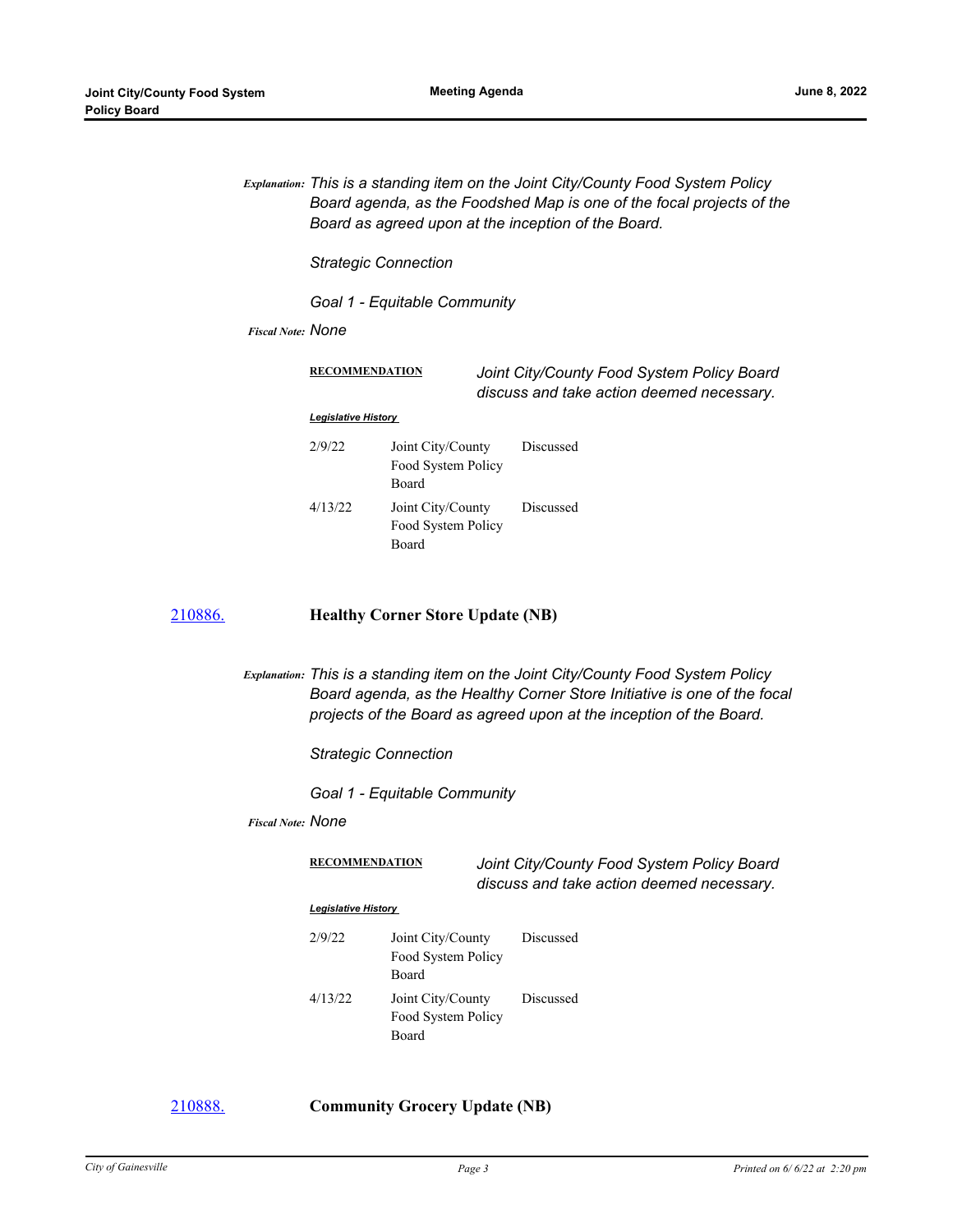|         |                          | Explanation: This is a standing item on the Joint City/County Food System Policy<br>Board agenda, as the Community Grocery is one of the focal projects of<br>the Board as agreed upon at the inception of the Board. |                                                  |                                                                                         |                                                                   |  |
|---------|--------------------------|-----------------------------------------------------------------------------------------------------------------------------------------------------------------------------------------------------------------------|--------------------------------------------------|-----------------------------------------------------------------------------------------|-------------------------------------------------------------------|--|
|         |                          | <b>Strategic Connection</b>                                                                                                                                                                                           |                                                  |                                                                                         |                                                                   |  |
|         | <b>Fiscal Note: NONE</b> | Goal 1 - Equitable Community                                                                                                                                                                                          |                                                  |                                                                                         |                                                                   |  |
|         |                          |                                                                                                                                                                                                                       |                                                  |                                                                                         |                                                                   |  |
|         |                          | <b>RECOMMENDATION</b>                                                                                                                                                                                                 |                                                  | Joint City/County Food System Policy Board<br>discuss and take action deemed necessary. |                                                                   |  |
|         |                          | <b>Legislative History</b>                                                                                                                                                                                            |                                                  |                                                                                         |                                                                   |  |
|         |                          | 2/9/22                                                                                                                                                                                                                | Joint City/County<br>Food System Policy<br>Board |                                                                                         | Discussed                                                         |  |
|         |                          | 4/13/22                                                                                                                                                                                                               | Joint City/County<br>Food System Policy<br>Board |                                                                                         | Discussed                                                         |  |
| 210889. |                          |                                                                                                                                                                                                                       |                                                  |                                                                                         | <b>Community Education: Update on the Plant of the Month (NB)</b> |  |

*Explanation: This is a standing item on the Joint City/County Food System Policy Board agenda, as the Plant of the Month is one of the focal projects of the Board as agreed upon at the inception of the Board.*

*Fiscal Note: None*

| <b>RECOMMENDATION</b>      |                                                  | Joint City/County Food System Policy Board<br>discuss and take action deemed necessary. |  |  |  |  |
|----------------------------|--------------------------------------------------|-----------------------------------------------------------------------------------------|--|--|--|--|
| <b>Legislative History</b> |                                                  |                                                                                         |  |  |  |  |
| 2/9/22                     | Joint City/County<br>Food System Policy<br>Board | <b>Discussed</b>                                                                        |  |  |  |  |

[211092.](http://gainesville.legistar.com/gateway.aspx?m=l&id=/matter.aspx?key=33874) **Further Discussion of Santa Fe College Heritage Food Symposium (NB)**

*Explanation: At the April 13, 2022 meeting of the Board, a presentation was provided by Santa Fe College regarding the Heritage Food Project they have received USDA grant funding for. The presentation was informational. Included as part of the project is a Symposium in the fall which some Board members and staff have been asked to participate in. The Board may wish to discuss the roles that different individuals will play in the Symposium.*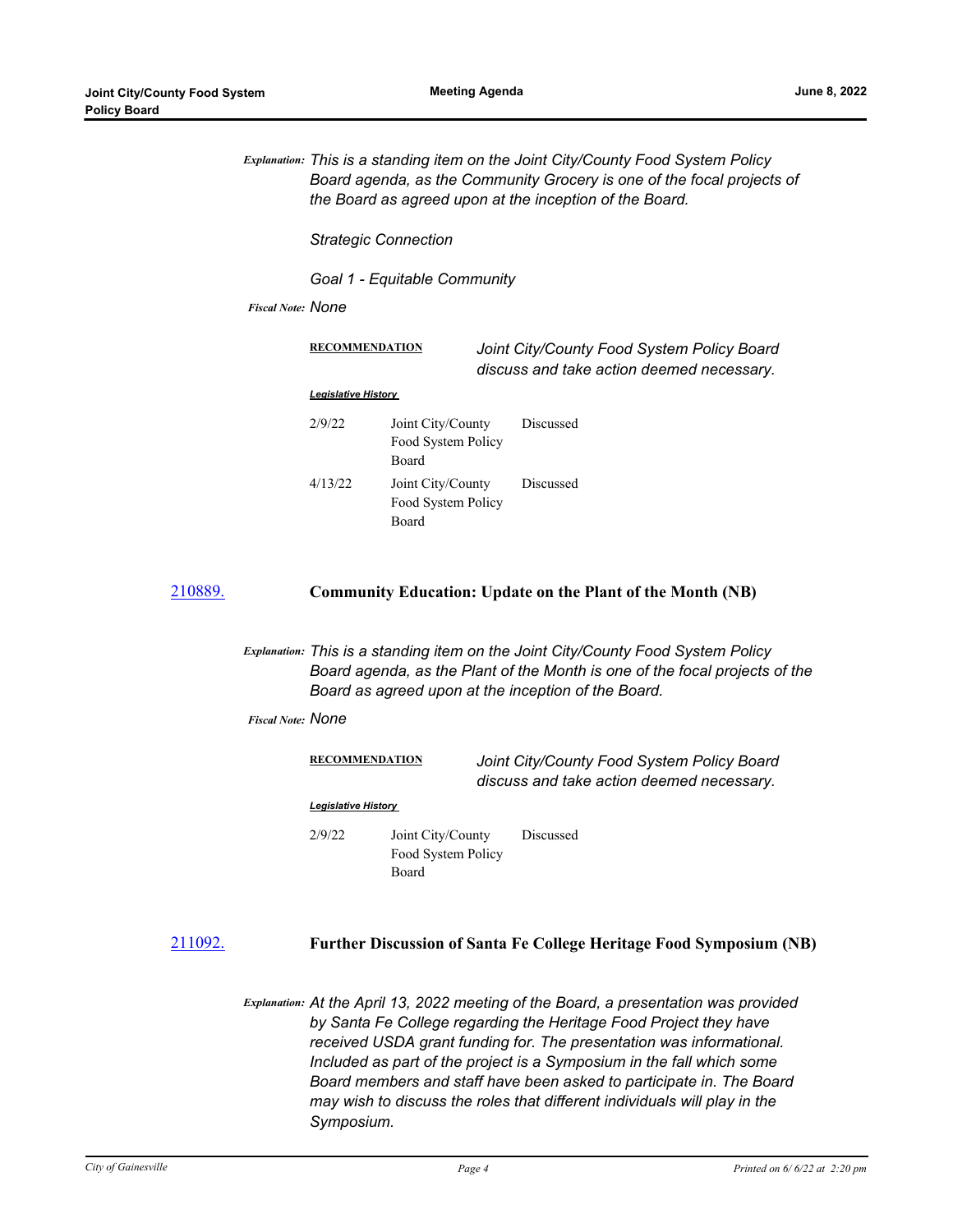*Strategic Connection Goal 1 - Equitable Community*

*Fiscal Note: None*

**RECOMMENDATION** *The Joint City/County Food System Policy Board to discuss the Santa Fe College Heritage Food Symposium and roles that Board members and affiliated staff may play in the event.*

#### *Legislative History*

4/13/22 Joint City/County Food System Policy Board Discussed

#### [211299.](http://gainesville.legistar.com/gateway.aspx?m=l&id=/matter.aspx?key=34081) **Change of Chair (NB)**

*Explanation: The Joint City/County Local Food System Policy Board first convened on August 8, 2021. At that time County Commissioner Prizzia was selected as chair of the Board, with City Commissioner Duncan-Walk serving a vice-chair. Per Section 2(g)(1) of the INTERLOCAL AGREEMENT CREATING THE JOINT FOOD SYSTEM POLICY BOARD, the Joint Board shall elect a chairperson and vice-chairperson, with the Chair alternating annually between a commissioner appointed by the City and a commissioner appointed by the County. The vice-chairperson shall alternate annually to whichever Party's members are not eligible to serve as chairperson for that year. As the one year anniversary of the Joint Board is in August 2022, the Board members will discuss the transition of chair from the County to the City, as well as the role of vice-chair.* 

> *Strategic Connection Goal 1 - Equitable Community*

*Fiscal Note: None*

**RECOMMENDATION** *The Joint City/County Food System Policy Board to discuss the change of Chair of the Board from the County to the City as the Board approaches its one year anniversary in August 2022.*

### [211300.](http://gainesville.legistar.com/gateway.aspx?m=l&id=/matter.aspx?key=34082) **Confirmation of Meeting Schedule Changes, Bi-Monthly Meeting at 1PM (NB)**

*Explanation: Board Chair County Commissioner Anna Prizzia recommends a change in meeting schedule for the Joint City/County Food System Policy Board going forward.*